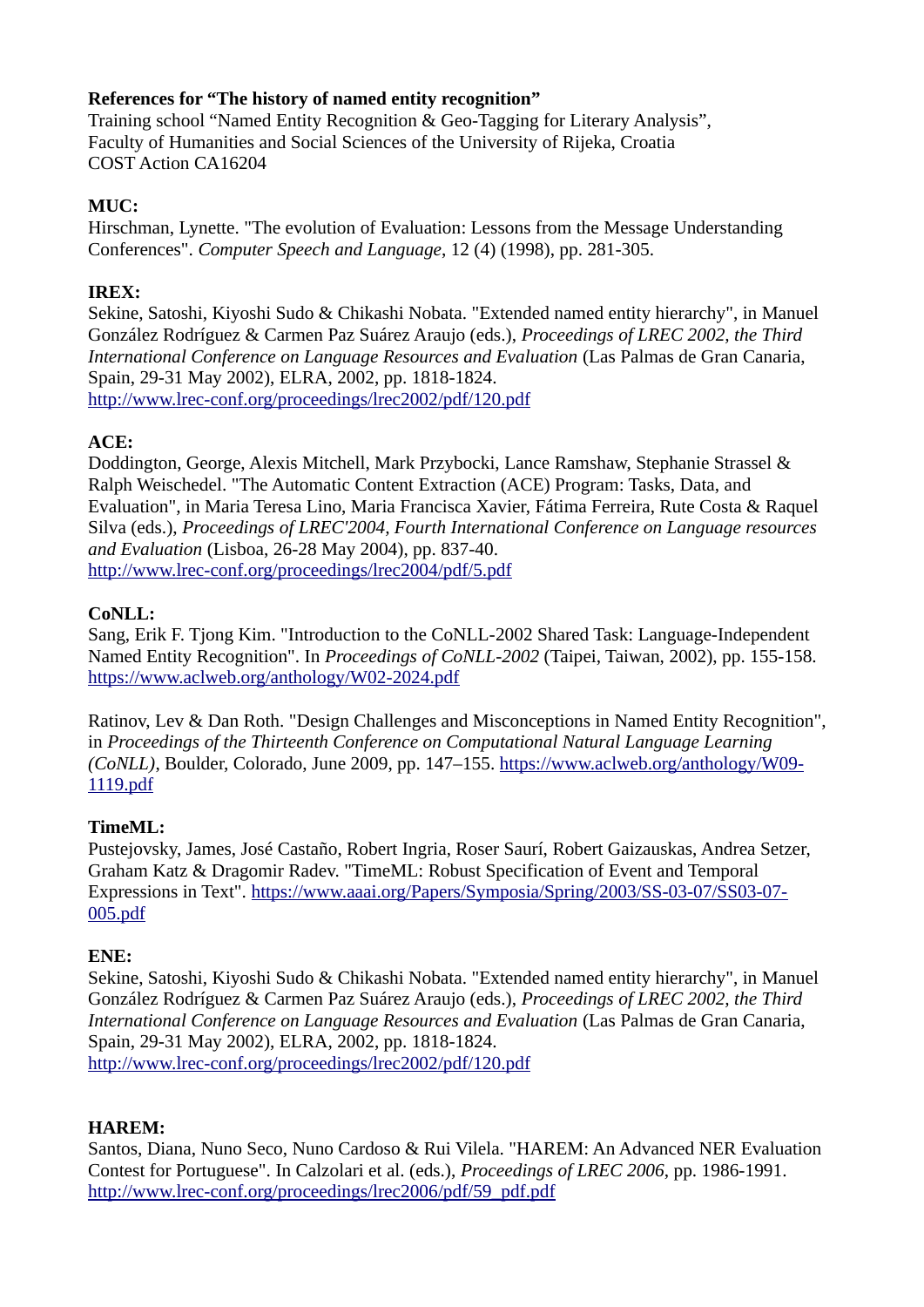Seco, Nuno. "MUC vs HAREM: a contrastive perspective". In Diana Santos & Nuno Cardoso (eds.), *Reconhecimento de entidades mencionadas em português: Documentação e actas do HAREM, a primeira avaliação conjunta na área*. Linguateca, 2007, pp. 35-41. [http://www.linguateca.pt/aval\\_conjunta/LivroHAREM/Cap03-SantosCardoso2007-Seco.pdf](http://www.linguateca.pt/aval_conjunta/LivroHAREM/Cap03-SantosCardoso2007-Seco.pdf)

## **Comparison of different evaluation setups:**

Santos, Diana. "Evaluation in natural language processing". Foundational course, European Summer School on Language, Logic and Information, ESSLLI 2007, Dublin, 6-10 August 2007. <https://www.linguateca.pt/Diana/download/SantosESSLLI2007rev.pdf>

# **TempEval:**

Verhagen, Mark, Roser Saurí, Tommaso Caselli & James Pustejovsky. "SemEval-2010 Task 13: TempEval-2". *Proceedings of the 5th International Workshop on Semantic Evaluation, SemEval* (Uppsala, July 2010), pp. 57–62.<https://www.aclweb.org/anthology/S10-1010.pdf>

UzZaman, Naushad, Hector Llorens, Leon Derczynski, Marc Verhagen, James Allen & James Pustejovsky. "SemEval-2013 Task 1: TEMPEVAL-3: Evaluating Time Expressions, Events, and Temporal Relations". *Second Joint Conference on Lexical and Computational Semantics (\*SEM), Volume 2: Proceedings of the Seventh International Workshop on Semantic Evaluation (SemEval 2013)*, Atlanta, Georgia, USA, June 2013, pp. 2-9. <https://www.aclweb.org/anthology/S13-2001.pdf>

# **SHINRA:**

Sekine, Satoshi, Masako Nomoto, Kouta Nakayama, Asuka Sumida, Koji Matsuda & Maya Ando. "Overview of SHINRA2020-ML Task", in *NTCIR 15 Conference: Proceedings of the 15th NTCIR Conference on Evaluation of Information Access Technologies, December 8-11, 2020, Tokyo, Japan*, pp. 177-181. [https://research.nii.ac.jp/ntcir/workshop/OnlineProceedings15/pdf/ntcir/01-NTCIR15-](https://research.nii.ac.jp/ntcir/workshop/OnlineProceedings15/pdf/ntcir/01-NTCIR15-OV-SHINRA-SekineS.pdf) [OV-SHINRA-SekineS.pdf](https://research.nii.ac.jp/ntcir/workshop/OnlineProceedings15/pdf/ntcir/01-NTCIR15-OV-SHINRA-SekineS.pdf)

#### **Literary analysis:**

Lee, John & Chak Yan Yeung. "Extracting Networks of People and Places from Literary Texts". In *26th Pacific Asia Conference on Language, Information and Computation*, 2012, pp. 209-218. <https://www.aclweb.org/anthology/Y12-1022.pdf>

Vala, Hardik, David Jurgens, Andrew Piper & Derek Ruths. Mr. Bennet, his coachman, and the Archbishop walk into a bar but only one of them gets recognized: On The Difficulty of Detecting Characters in Literary Texts. In *Proceedings of the 2015 Conference on Empirical Methods in Natural Language Processing*, 2015, pp. 769–774. [https://www.aclweb.org/anthology/D15-](https://www.aclweb.org/anthology/D15-1088.pdf) [1088.pdf](https://www.aclweb.org/anthology/D15-1088.pdf)

Dekker, Niels, Tobias Kuhn & Mariekke van Erp. "Evaluating named entity recognition tools for extracting social networks from novels", *PeerJ Computer Science*, [https://peerj.com/articles/cs-](https://peerj.com/articles/cs-189.pdf)[189.pdf](https://peerj.com/articles/cs-189.pdf)

de Does, Jesse, Katrien Depuydt, Karina Van Dalen-Oskam & Maarten Marx. 2017. Namescape: named entity recognition from a literary perspective. In Jan Odijk & A. Van Hessen (eds.), *CLARIN in the Low Countries*, pp. 361–370. Ubiquity Press. <https://www.jstor.org/stable/j.ctv3t5qjk.37>

Krug, Markus, Lukas Weimer, Isabella Reger, Luisa Macharowsky, Stephan Feldhaus, Frank Puppe & Fotis Jannidis. "Description of a Corpus of Character References in German Novels - DROC [Deutsches ROman Corpus]", Georg-August-Universität, Göttingen, 2018. <http://webdoc.sub.gwdg.de/pub/mon/dariah-de/dwp-2018-27.pdf>